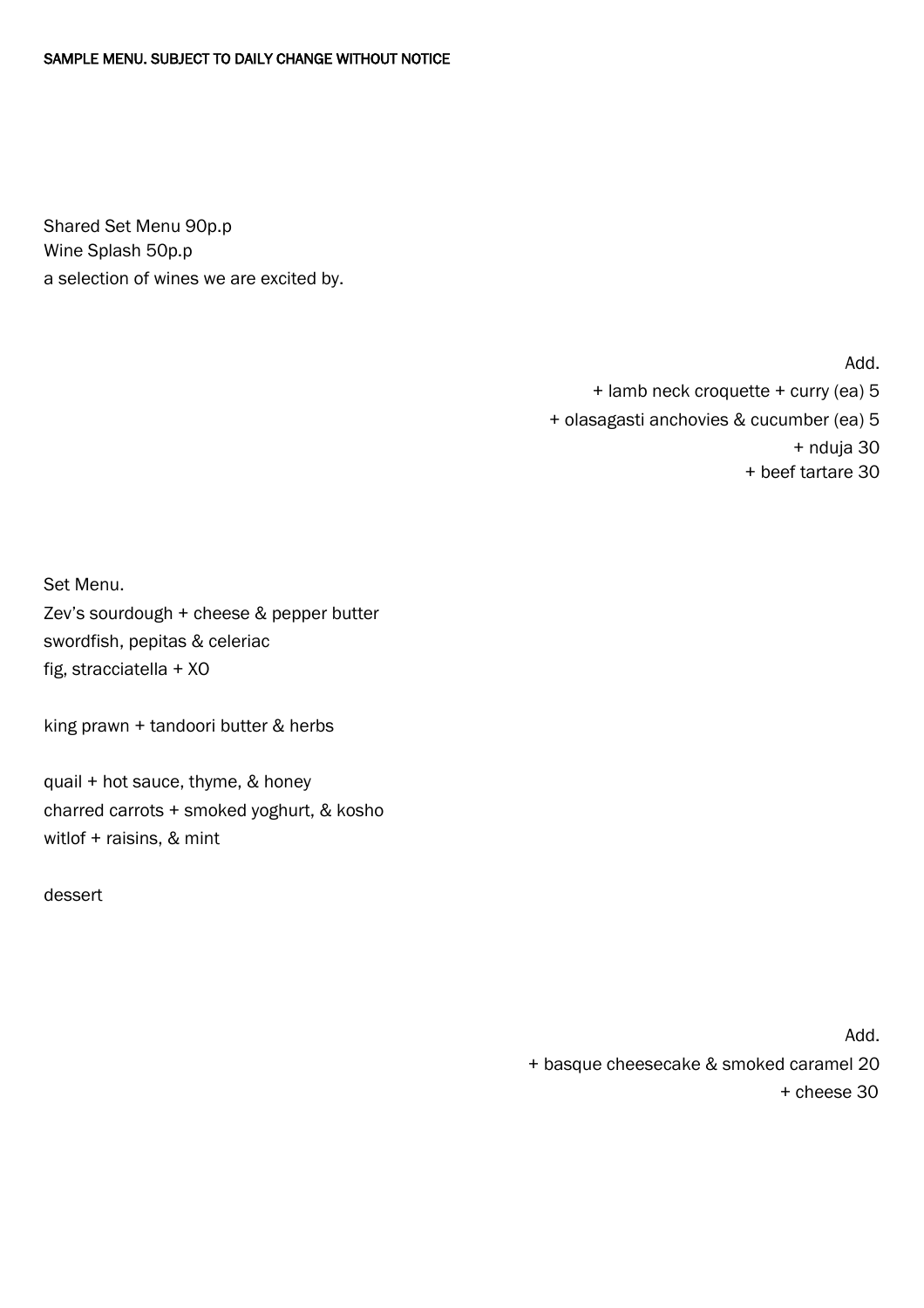| <b>PRE-DINNER</b>                     |                                                              |             |                             |     |          |  |
|---------------------------------------|--------------------------------------------------------------|-------------|-----------------------------|-----|----------|--|
| PET NAT                               | Zevs weekly pick of a sparkling pétillant naturel            |             |                             |     | 18gl.    |  |
| <b>NATIVE NEGRONI</b>                 | nosferatu blood orange gin + okar amaro + maidenii vermouth. |             |                             |     |          |  |
| <b>SEASONAL SPRITS</b>                | w' titos handmade vodka                                      |             |                             |     |          |  |
| V&T                                   | maidenii vermouth + fevertree tonic & rosemary               |             |                             |     |          |  |
| <b>NON</b>                            | 0% wine alt. lemon marmalade + hibiscus                      |             |                             |     | $12gl$ . |  |
| <b>BEER</b>                           |                                                              |             |                             |     |          |  |
| <b>BENT SPOKE</b>                     | 'easy' mid strenght 3.5%                                     |             | 375ml Canberra, A.C.T       |     | 12ea.    |  |
| <b>FUCKING HELL</b>                   | 'bright lager'<br>4.9%                                       | 330ml       | Fucking, Belgium            |     | 12ea.    |  |
| MOO BREW                              | pale ale<br>4.9%                                             | 375ml       | Hobart, TAS                 |     | 12ea.    |  |
| MOO BREW                              | 8.0%<br>stout                                                |             | 375ml Hobart, TAS           |     | 12ea.    |  |
| <b>VICHTENAAR</b>                     | flanders red ale 5.1%                                        |             | 250ml Brouwerij, Belgium    |     | 20ea.    |  |
| PALJAS                                | 6.0%<br>saison                                               | 330ml       | Bruges, Belgium             |     | 20ea.    |  |
| <b>FOURNIER</b>                       | 'brut' apple cider4.5%                                       | 330ml       | Normandy, France            |     | 20ea.    |  |
| DE TROCH                              | oude geuze, lambic 5.5%                                      | 375ml       | Ternat, Belgium             |     | 20ea.    |  |
| <b>WINE</b>                           |                                                              |             |                             |     |          |  |
| <b>PRODUCER</b>                       | <b>VARIETY</b>                                               | <b>VINT</b> | <b>REGION</b>               | \$G | \$Β      |  |
|                                       | <b>BUBBLES - TRADITIONAL &amp; ANCESTRAL METHOD</b>          |             |                             |     |          |  |
| <b>BARRINGWOOD</b>                    | classic cuvée                                                | <b>NV</b>   | Barrington, TAS             | 18  | 90       |  |
| <b>GESCHICKT</b>                      | 'obi wine' blend 'pet nat'                                   | 2018        | Alsace, France              |     | 130      |  |
| <b>BELLEBONNE</b>                     | 'bis' 100 % pinot rosé                                       | <b>NV</b>   | Pipers Brooke, TAS          |     | 100      |  |
| <b>ANDI FAUSTO</b>                    | 'torbidello' sparlking rosé barbera                          | 2018        | Lombardy, Italy             |     | 110      |  |
| PIERRE GERBAIS                        | cuvée reserve                                                | NV          | Champagne, France           |     | 150      |  |
| <b>DOSNON</b>                         | blanc de noir                                                | <b>NV</b>   | Champagne, France           |     | 170      |  |
| <b>WHITE - CRISP &amp; AROMATIC</b>   |                                                              |             |                             | \$G | \$B      |  |
| <b>POSSA</b>                          | 'er giancu' albarolo & bosco                                 | 2017        | Veneto, Italy               |     | 100      |  |
| LINO RAMBLE                           | 'solitaire' grilo                                            | 2020        | McLaren Vale, S.A           | 18  | 90       |  |
| <b>MONTEVENTO</b>                     | pinot grigio                                                 | 2019        | Veneto, Italy               |     | 90       |  |
| <b>MADAR</b>                          |                                                              | 2019        | Alsace, Fance               |     | 90       |  |
| GRENAUDIÈRE                           | pinot gris                                                   | 2019        |                             |     | 90       |  |
|                                       | melon de bourgogne                                           | 2018        | Loire Valley, France        |     |          |  |
| <b>SOCCI MARTINA</b>                  | verdicchio                                                   | 2018        | Verdicchio, Italy           |     | 90       |  |
| DELINQUENTE<br><b>ALLA COSTIERA</b>   | malvasia                                                     |             | Riverland, S.A              |     | 90<br>90 |  |
|                                       | 'terreni' gargeanega/bianca/moscato                          | 2018        | Veneto, Italy               |     |          |  |
| <b>WHITE - ROUNDED &amp; TEXTURAL</b> |                                                              |             |                             | \$G | \$Β      |  |
| <b>ERSE</b>                           | 'bianco' 90% carricante + 10% field 2019                     |             | Milo, Mt Etna, Italy        |     | 100      |  |
| LAURENT SAILLARD                      | 'lucky you' 80% sauv b + 20% chard 2020                      |             | Loire Valley, France        |     | 100      |  |
| <b>CRAVEN</b>                         | clairette blanche                                            | 2017        | Stellenbosch, S.Africa      |     | 90       |  |
| <b>NIKA</b>                           | 'toco poco' rkatsiteli                                       | 2020        | Kakheti, Georiga            |     | 100      |  |
| <b>FROMM</b>                          | 'la strada' sauvignon blanc                                  | 2016        | Marlborough, New Zealand    |     | 90       |  |
| <b>SIGURD</b>                         | chenin blanc, wild fermented                                 | 2020        | Barossa, S.A                |     | 100      |  |
| THOMAS BOUTIN                         | 'celsiane' chenin blanc                                      | 2018        | Loire Valley, France        |     | 110      |  |
| <b>MOORILLA</b>                       | 'praxis' chardonnay                                          | 2019        | St Matthias, TAS            | 18  | 90       |  |
| DE MOOR                               | chablis, l'humeur du temps                                   | 2019        | Bourgogne, France           |     | 200      |  |
| ORGANIC ANARCHY                       | chardonnay                                                   | 2015        | Styria, Slovenia            |     | 190      |  |
| <b>FRITZ HAAG</b>                     | riesling                                                     | 2019        | Brauneberger, Germany       | 18  | 90       |  |
| <b>MAC FORBES</b>                     | 'RS17' riesling                                              | 2018        | Strathbogie Ranges, VIC     |     | 90       |  |
| OPI D'AQUI                            | 'mars âne' marsanne                                          | 2018        | Pinet, France               |     | 120      |  |
| L'OCTAVIN                             | 'clé à molette' 100% molette                                 | 2019        | Jura, France                |     | 150      |  |
| LA PETITE MORT                        | VMR viognier/marsanne/roussanne                              | 2019        | Ballandean, QLD             |     | 90       |  |
|                                       | <b>SKIN CONTACT &amp; AMBER - OXIDATIVE &amp; FUNKY</b>      |             |                             | \$G | \$Β      |  |
| <b>ELIOS</b>                          | 'katamacerato' 100% cataratto                                | 2019        | Monreal, Italy              |     | 110      |  |
| <b>SCHNABEL</b>                       | 'legionär' macerated sauv blanc                              | 2019        | Styria, Austria             |     | 180      |  |
| LA PETIT MORT                         | 'gentil qvevri' 50% muscat50% gewürzt2019                    |             | Ballandean, QLD             |     | 90       |  |
| <b>MARGO</b>                          | 'fiero biacno' grechetto                                     | 2010        | Umbreia, Italy              |     | 90       |  |
| LES SABLONNETTES                      | 'zeste' macerated chenin                                     | 2020        | Coteaux dy layon, France 18 |     | 90       |  |
| <b>GREEK CONNECTION</b>               | 'mer egée' muscat 20 days on skins                           | 2019        | Samon, Greece               |     | 100      |  |
| <b>ALLA COSTIERA</b>                  | 'trachite bianco' skin contact blend                         | 2017        | Veneto, Italy               |     | 100      |  |
| <b>BRAVE NEW WINES</b>                | 'doppelgänger' blend variety/vintage                         | <b>NV</b>   | Great Southern, W.A         |     | 90       |  |
| <b>MATASSA</b>                        | 'brutal blanc' macabeu                                       | 2020        | Langeudoc, France           | 40  | 140      |  |
| <b>GESCHICKT</b>                      | 'kaefferkopf' gewurztraminer                                 | 2018        | Alsace, France              |     | 180      |  |
|                                       |                                                              |             |                             |     |          |  |